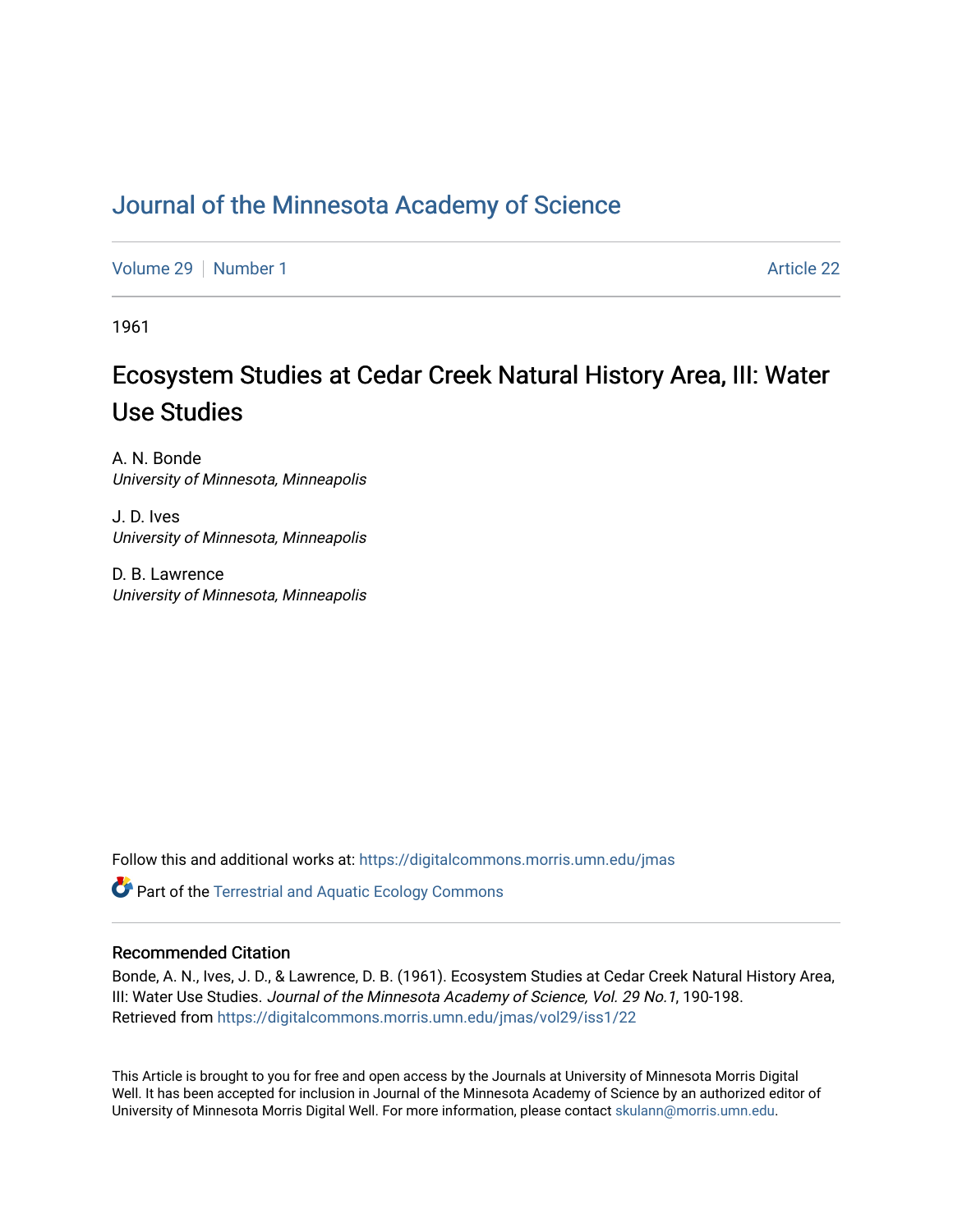#### **BOTANY**

### ECOSYSTEM STUDIES AT CEDAR CREEK NATURAL HISTORY AREA, III:WATER USE STUDIES

#### A. N. BONDE, J. D. IVES, AND D. B. LAWRENCE *University of Minnesota, Minneapolis*

Previous articles in this series (Lawrence *et al.* 1957-58, 1960) have dealt with the nature of ecosystems, history of the ecosystem analysis approach, and some of the objectives and the methods that have been used at the Cedar Creek Natural History Area of the University of Minnesota and the Minnesota Academy of Science. The area, which was acquired in large part through a generous grant from the Fleischmann Foundation, is located in Anoka and Isanti Counties in east central Minnesota. The work has been generously supported by the Hill Family Foundation since the early summer of 1957.

One main objective has been to learn what becomes of the solar energy striking the landscape. It has been estimated from studies elsewhere that a rather large portion, probably over half of the energy which strikes a given level area, is expended in evaporation from non-living surfaces of open water and moist soil, and in transpiration from living plant surfaces. The combined vaporization is called evapotranspiration. The Cedar Creek area is especially well suited for studying these water losses, or "uses" as we shall consider them here, because such a large variety of surfaces occur in close proximity to one another, and because water surface is exposed in ponds and the water table is usually at the surface or within a few inches of the surface in willow, alder, and tamarack swamps.

There are two methods by which rates of water loss from landscape surfaces can be estimated. One method involves measurements of vertical gradients of atmospheric moisture, as well as of horizontal and vertical flow rates. We have not yet attempted this method which requires complex and costly instrumentation. The other method, which is more direct, involves the establishment of watertight tanks to which liquid water can be added in measured amounts to replace vaporized losses. The present report describes the results of studies based on this second method.

In the late spring of 1958 three cylindrical galvanized sheet-steel cattle tanks 45 inches in diameter and 2 feet deep, with vertically pleated walls, purchased from Sears, Roebuck and Co., were installed in a marshy area about 470 yards east northeast of the labora-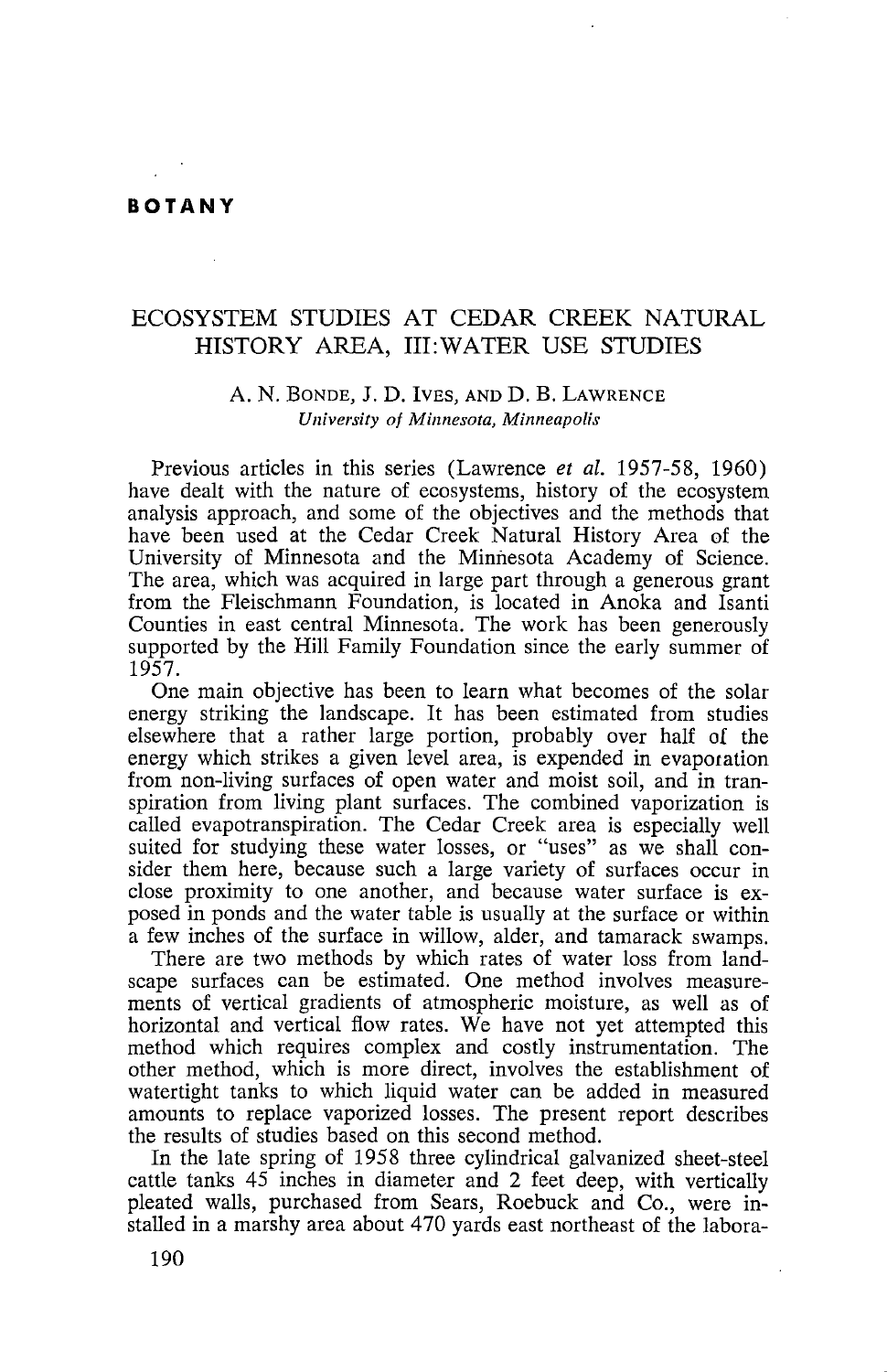#### PROCEEDINGS, VOLUME TWENTY-NINE, 1961

tory by Lawrence, Bray, and Pearson. The landscape area enclosed within each tank was 11.045 sq. ft., or  $25.35 \times 10^{-5}$  acre. One was placed in an open water pond about four times as large as the tank, one in a sedge marsh, and one in a cat-tail marsh, all in an area no more than a hundred yards in diameter. The tanks were sunk into the muck until the top rim was within 6 inches of the water surface. Those in the sedge and cat-tail communities were filled with soil and vegetation to the same levels as outside. The task was difficult in the cat-tail stand because of ice at shallow depth so that installation could not be completed until two weeks later. Throughout the summer measured amouns of water were added by Pearson, Bray, and Rogosin at approximately 10-day intervals to bring the level inside the tanks up to that of the water table outside. Water level was adjusted, whenever possible, by surface water collected from adjacent marsh. In dry periods water was carried from the deep laboratory well which taps the Galesville Sandstone. This method provided very natural conditions with respect to water table but, because the level of the water table outside sometimes fluctuated during the interval and natural additions by precipitation occurred occasionally, the periodic additions, even when corrected for precipitation, do not give precisely the amount vaporized from the tanks during the short periods. However, since the water table at the end of the season was approximately the same as at the beginning, losses for the whole season do give a fair measure of water vaporized from the tanks. The losses including vaporized precipitation from June 5 to October 3 are presented in Table 1.

| TABLE 1. Total water use in inches, June 7 to October 3, 1958. Values are sums of<br>manual additions and precipitation measured in nearby rain gauges. |  |
|---------------------------------------------------------------------------------------------------------------------------------------------------------|--|
|                                                                                                                                                         |  |

|                               | June |    |               | July |   |               | August |    |     | Sept. | Oct. | ਰ                          | Daily<br>Mean |                                                                                                                                             |
|-------------------------------|------|----|---------------|------|---|---------------|--------|----|-----|-------|------|----------------------------|---------------|---------------------------------------------------------------------------------------------------------------------------------------------|
| Dates                         |      | 28 | 12            | 20   | 2 | 8             | 14     | 20 | -25 | 19    | 3    | ssa<br>Tot                 |               | ฉั≒≳                                                                                                                                        |
| Open<br>water                 |      |    | 2.67 .96 2.15 |      |   |               |        |    |     |       |      |                            |               | .126 100% 0.84 0.20 0.5.92 1.08 1.17 1.36 1.17 1.36 1.17 .84                                                                                |
| Sedge<br>Cat-tail<br>Rainfall |      |    | .76 .64 2.15  |      |   | .80 1.37 1.04 | .53    |    |     |       |      | $1.08$ 3.84 .20 12.41 .098 |               | 1.08 .96 2.47 1.12 1.69 1.68 1.17 .95 1.08 4.16 1.47 17.83 .142 112%<br>.76 .64 2.15 1.12 1.69 3.27 2.44 .95 1.08 4.16 1.15 19.41 .154 122% |

Total losses for the season are: 15.92 inches from the open water tank, 17.83 inches from the sedge tank, and 19.41 inches from the cat-tail tank. The rainfall during this period amounted to 12.41 inches; it was measured this first season in a series of Cenco field precipitation gauges, with orifice 3 inches in diameter, sunk partly into the soil of a grass-covered abandoned field about 100 yards from the tanks. As based on these measurements, evapotranspiration appears to have exceeded the precipitation by 3.51 inches from the open water tank, by 5.42 inches from the sedges, and by 7.00 inches from the cat-tails. Comparative water losses from the vege-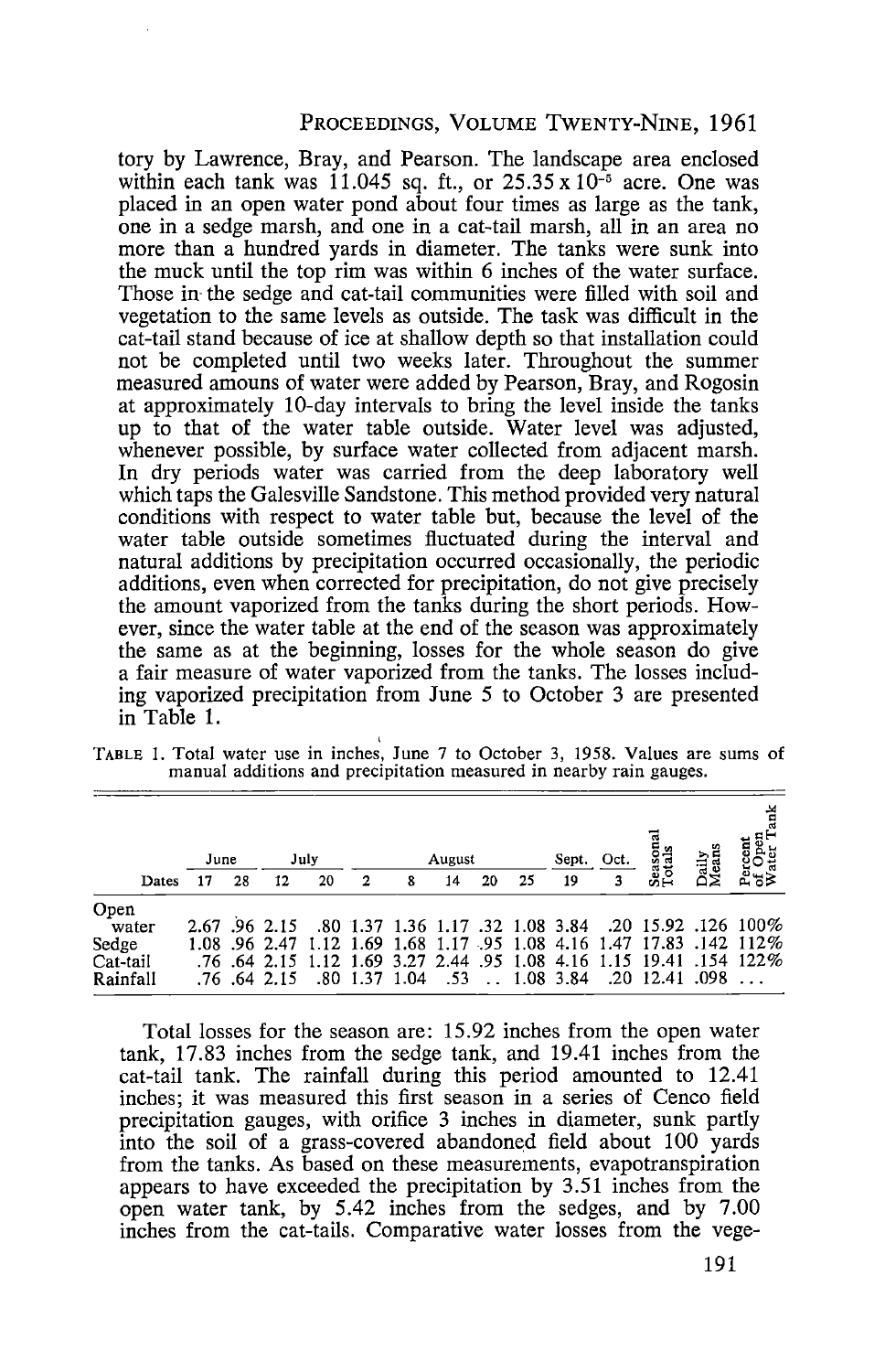tated tanks based on the open water tank as 100% are: sedge 112%, and cat-tail 122%.

It would be misleading to give the impression that these values possess a high degree of accuracy and complete applicability to natural conditions, because they are influenced by several unknowns related to effects of the tank wall on evaporation, and to different amounts of precipitation entering the tanks than can be measured by rain gauges. The tank wall extended about 4 to 6 inches above the water surface and this distance fluctuated both inside and outside the tanks. The tank wall quite surely influenced wind movement across the vaporizing surfaces. The tank wall would be expected to absorb radiant energy strongly by day, warming the surface water, but it also would give off heat rapidly on clear nights, cooling the surface water. These effects would presumably influence the evaporation rate only from the open water tank, perhaps resulting in evaporation somewhat less than the evaporation from a smooth surface of a natural pond of similar size. However since the natural ponds of the area are surrounded by sedge vegetation even taller than the tank wall, the wind-reducing effect of the wall should not have been as unnatural as one might expect. Vegetation surfaces in and around the other tanks extended far above the rims, largely hiding them from view, so that wall effects should be negligible for them.

Still unknown are the amounts of precipitation intercepted by the vegetation which would tend to keep some of the raindrops up on the leaves, whence some of the water would evaporate and some would be absorbed into the plant. Also,unknown is the amount of external flow along stems and leaves which could bring more rain into the tank than would be estimated from the catch of an ordinary rain gauge. This effect would be especially important when the rain is driven laterally by wind. Since some of these influences oppose and others reinforce one another, the use of a single precipitation value, derived from a standard rain gauge, for computing natural additions to all the tanks alike may not be as objectionable as one might suspect. Comparative losses during a two week drought in 1960, to be presented later, will avoid rainfall difficulties and allow clearer interpretation.

It should be pointed out here that we had expected these thinwalled tanks to be split by freezing if they were left undrained through the winter, but when spring of 1959 arrived, water stood higher inside the tanks than outside, indicating that they had not been ruptured. The tanks passed through a second winter unruptured also. Perhaps this unexpected freedom from freezing damage has resulted because we made sure that levels inside and outside the tanks were the same at time of freezeup, so that outward pressure exerted on the tank walls by ice was counterbalanced by inward pressure of ice freezing on the outside. The vertical pleating of the walls of these first tanks may have been important in preventing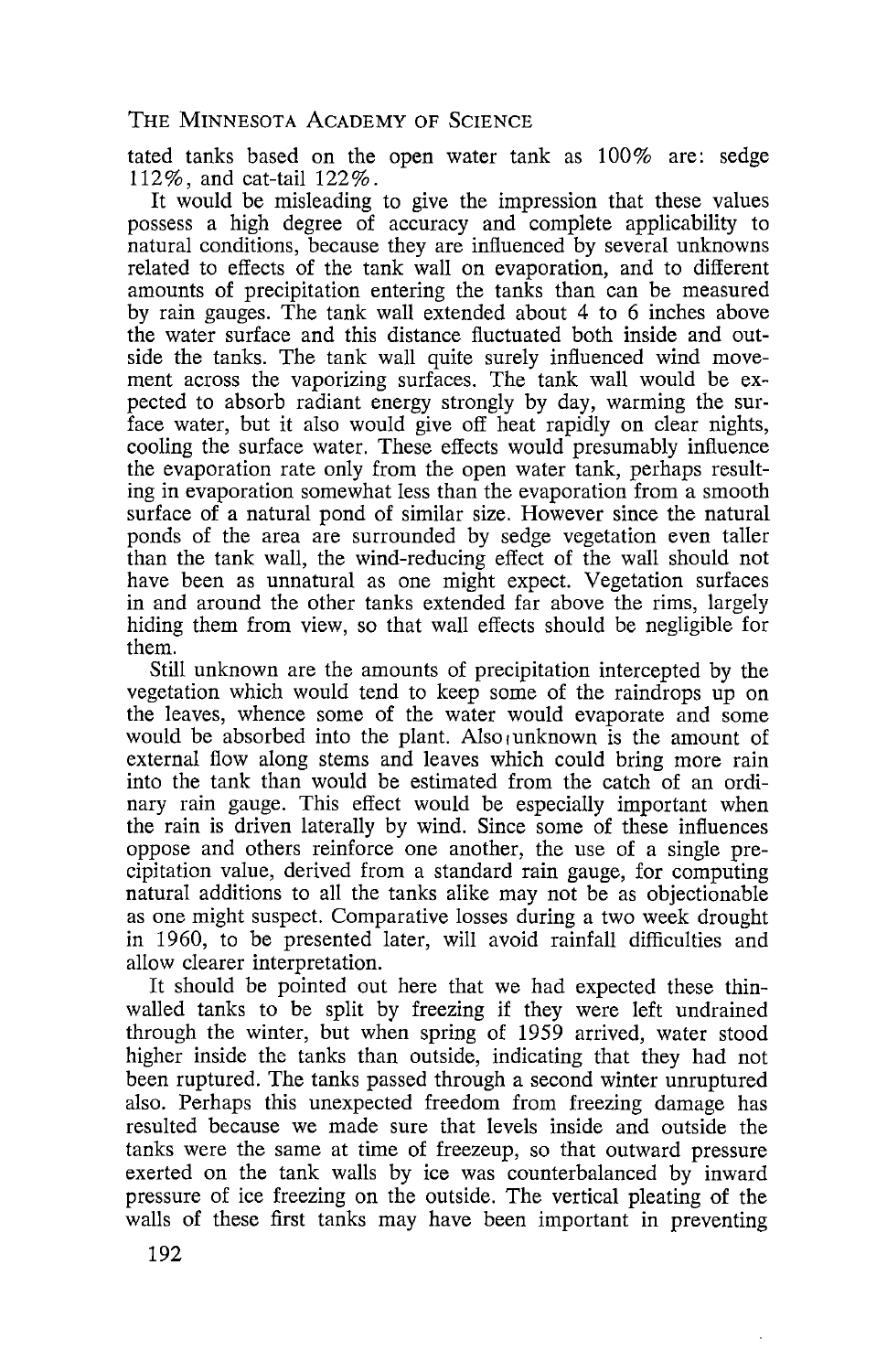rupture; the pleating has become notably less over the three years that have now elapsed.

During the first winter the cat-tails in the one tank died, perhaps by freezing, and marsh grasses and sedges replaced them by natural processes during the summer of 1959, so that the vegetation w\_ithin two of the tanks became superficially alike although their surroundings remained very different.

During the 1959 season manual additions were made by Ovington, Heitkamp and Bonde at intervals of three to six weeks. Levels inside the tanks fell in some instances far below that of the ground water table, and this of course was less natural. But in this season additions were always made until the level in the tank reached a marked zero point so that losses for each period could be truly comparable.

TABLE 2. Total water use in inches, June 1 to October *5,* 1959. Values are sums of manual additions and precipitation measured in a nearby rain gauge.

| Dates                                                                     | June | July                 | Aug.                 | Sept.                | Oct.                 | Seasonal<br>Totals      | Daily<br>Means          | Percent<br>of open<br>Water Tank |
|---------------------------------------------------------------------------|------|----------------------|----------------------|----------------------|----------------------|-------------------------|-------------------------|----------------------------------|
| Open water<br>Sedge<br>Formerly Cat-tail,<br>now marsh grass<br>and sedge |      | 5.21<br>9.06<br>5.94 | 4.86<br>8.06<br>5.88 | 6.20<br>6.78<br>6.93 | 1.44<br>2.44<br>2.69 | 17.71<br>26.34<br>21.44 | 0.141<br>0.209<br>0.170 | 100%<br>149%<br>121%             |
| Rainfall                                                                  |      | 4.05                 | 2.97                 | 6.20                 | 5.44                 | 18.66                   | 0.149                   |                                  |

The values of manual replacements and of measured precipitation for the 1959 season are presented in Table 2. It will be noted that seasonal losses from June 1 to October 5 were: 17.71 inches from the open water tank, 26.34 inches from the sedge tank, and 21.44 inches from the former cat-tail tank, now marsh grass and sedge. The rainfall during this period amounted to 18.66 inches. Thus loss from the open water tank appears to have been 0.95 inches less than precipitation, loss from the sedge tank exceeded precipitation by 7 .68 inches, and loss from the marsh grass and sedge tank surrounded by cat-tails (formerly the cat-tail tank) exceeded precipitation by 2.78 inches. Water losses from the vegetated tanks compared to the open water tank as 100% are: sedge 149%, and marsh grass and sedge (formerly cat-tail)  $121\%$ .

We wish to take the opportunity here to point out an error in the second article of this series (Lawrence *et al.* 1960) in which it Was stated that the sedge tank had vaporized 3.5 times, and the marsh grasses and sedges in the original cat-tail tank a little less than twice as much as the open water tank. These stated relationships were incorrect because the values were not corrected for precipitation.

In mid-December, 1959, four additional cylindrical tanks, 4 feet in diameter and 2 feet deep, were purchased with National Science Foundation funds, from the Hudson Equipment Company of Minneapolis; these tanks had smooth walls without pleats. A new tech-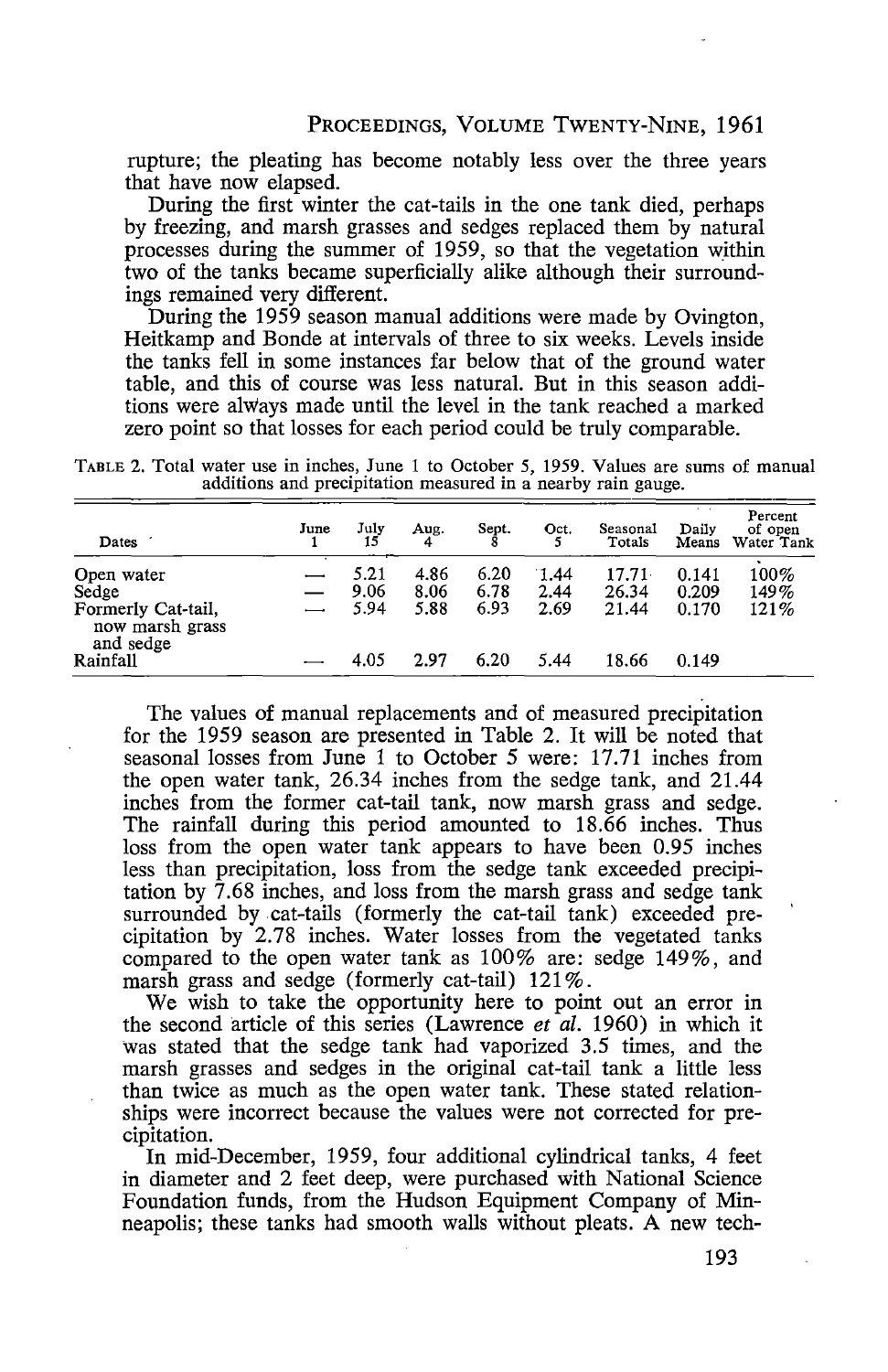nique was attempted by Heitkamp, Neumann and Bonde for transplanting vegetation into the tanks. Four woody plants, two shrubs and two trees, were selected in advance on the basis of symmetry and size so that their crown-cover, projected vertically downward, would lie just within the limits of the tanks. Thus any measured loss from the tanks could be applied rather validly to units of area of landscape, in this case  $12.566$  sq. ft. or  $28.85 \times 10^{-5}$  acre. The two shrubs chosen, a swamp willow five feet tall, and an alder six feet tall, were growing in a broad transition zone from marsh to swamp. The two trees, a tamarack 10 feet tall and a paper birch 15 feet tall were in a tamarack swamp which had been thinned by wind storms a few years before. It was natural for the individual trees to occur there in scattered positions rather isolated from one another. The area extends as much as 240 yards from the previously installed tanks, to a distance approximately 710 yards east northeast from the laboratory. All the plants were growng on organic substrata; they were transplanted into the new tanks in the same places where they had grown naturally. The method consisted of cutting a circle, slightly smaller than the tank, around each shrub or tree with a chain saw, through the surface ten-inch layer of ice which prevailed at the time, prying up one edge with steel fence posts, and sliding out the frozen mass. Because the soil consisted of organic material, peat and muck, no damage to the saw occurred. The tank, previously coated inside and out with asphalt roof paint, was then inserted into the enlarged hole and the ice cylinder containing the relatively undisturbed roots of the plant was slid into the tank on top of some unfrozen peat which had been removed from the hole and placed in the tank. The original compass orientation of the disc was maintained. The living root systems are all very shallow in swamps and marshes, because dissolved oxygen is available only near the surface; they all lay within the uppermost ten inch layer which was frozen at that time. Some of the outer ends of the roots were severed, but . the birch tree was the only one of the four which seemed to be unfavorably affected by the transplanting. The record for the birch tank is therefore omitted. These four new tanks all survived that winter without rupture in spite of the fact that the walls of the new tanks were not of pleated construction.

A narrow board walk supported on sections of used cedar telephone and power poles was constructed in the spring of 1960 for access to the tanks. Measurements of water use were made weekly from the time of spring thaw on May 2 until fall freeze on November 9. Water was added by half-gallon increments until it rose to a previously designated zero point. Or the water level was brought down to the zero mark and the excess was measured if rainfall had caused it to rise above the mark.

Precipitation was measured by Alvar Peterson in the 1959 and 1960 seasons with a standard 8-inch Weather Bureau gauge. Measurements were made to the nearest 0.01 inch after each storm and at intervals within heavy storms. The orifice was 30 inches above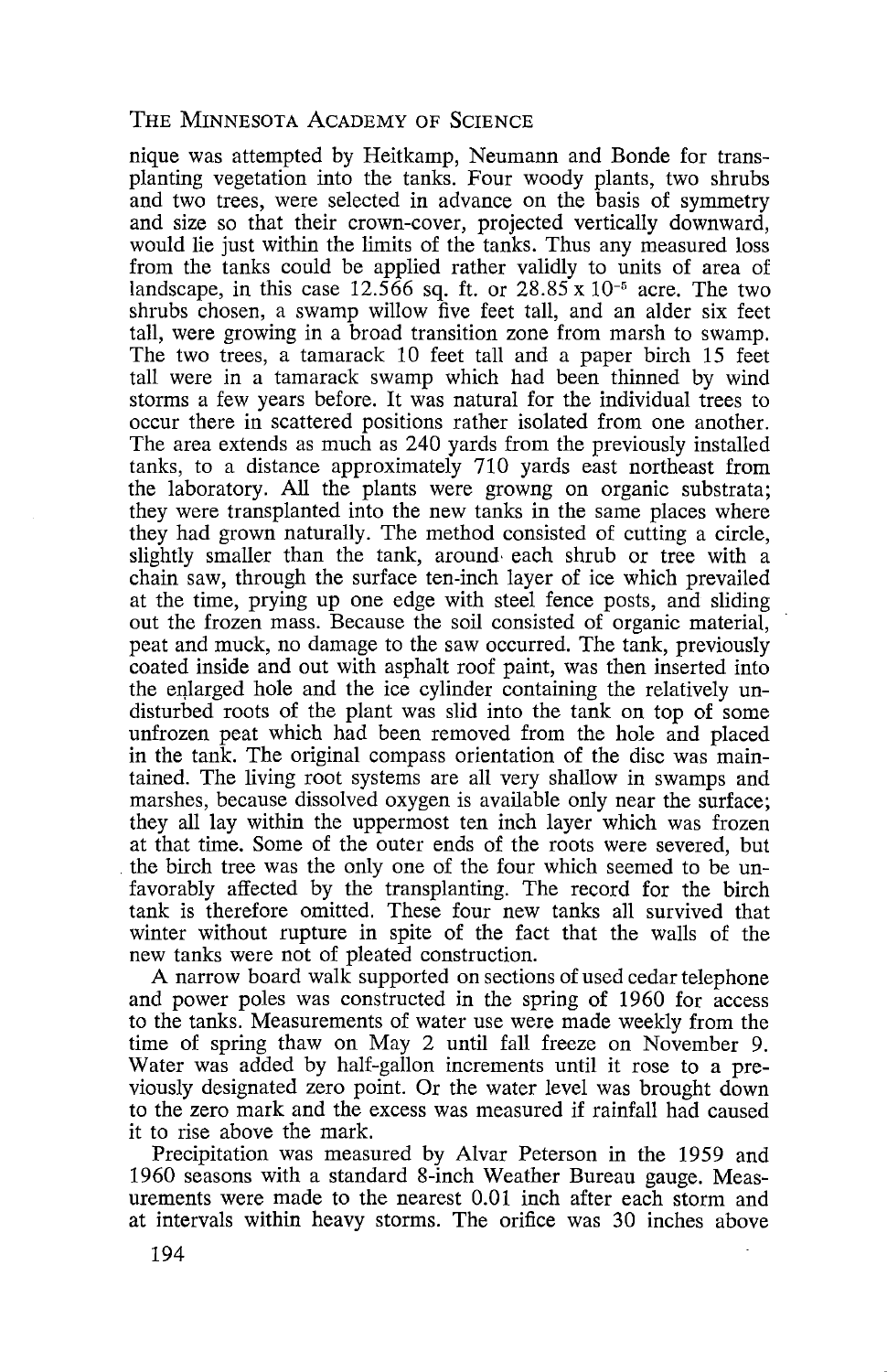the ground surface in an open field of grasses averaging 20 inches tall. The gauge was about 100 yards northeast of the laboratory; the evaporation tanks lie 370 to 600 yards east northeast of the rain gauge.

In order to interpret the water use data and relate them to precipitation, we have converted all measurements in gallons to inches of depth. The conversion values used are: 6.88 gallons per inch in the 45-inch diameter tanks, and 7.83 gallons per inch in the 48 inch diameter tanks.

In the 1960 season, automatic replacement of loss in the open water tank was provided by a calibrated water reservoir consisting of a white 55-gallon steel drum, factory lined with plastic resin rustproofing, and fitted with an exterior glass burette for easy observation of the internal water level. The reservoir was connected to a float valve in the evaporation tank by a plastic hose submerged in the peat. This worked well and it had been intended to provide similar automatic replenishment to the vegetation tanks but because the water level in some tanks was at or below the soil surface it was believed that the float valves would become too easily clogged in these. In this year well water was used for replacement after July 18th.

When the water level in the tanks was at or below the soil surface we experienced difficulty in judging when enough water had been added to bring the water level to the reference mark and, following rain, in removing excess water. Ways of surmounting these difficulties are under consideration.

The results of the 1960 season appear in Table 3. Because the tanks were serviced rather regularly, usually each Monday, from early May to early November, there is much greater detail available in the record than for previous years. The tanks were tended this year by Bonde. The general trend of increased use of water in the summer months followed by reduced use toward autumn is seen in all the records although the peaks were not all in the same month. The midsummer trends are most easily seen in the August record where the daily average loss in inches from the open water tank was .100, from the sedge tank .122, from the former cat-tail tank, now marsh grass and sedge .120, from the willow tank .167, from the alder tank .267, and from the tamarack .102. The alder tank is seen to have lost 2.67 times as much as the open water tank, and the tamarack only 1.02 times as much as the water tank. The small loss from the tamarack as compared with the alder is probably related to the high resistance to flow of sap through the short narrow gymnosperm tracheids as contrasted with the low resistance to flow through the much longer, wider angiosperm vessels. Gymnosperms have long been known to be much more conservative of water than angiosperms.

This season was particularly interesting because a three week drought occurred in late July and the first half of August in which only .03 inch of rain fell. The record for this period is presented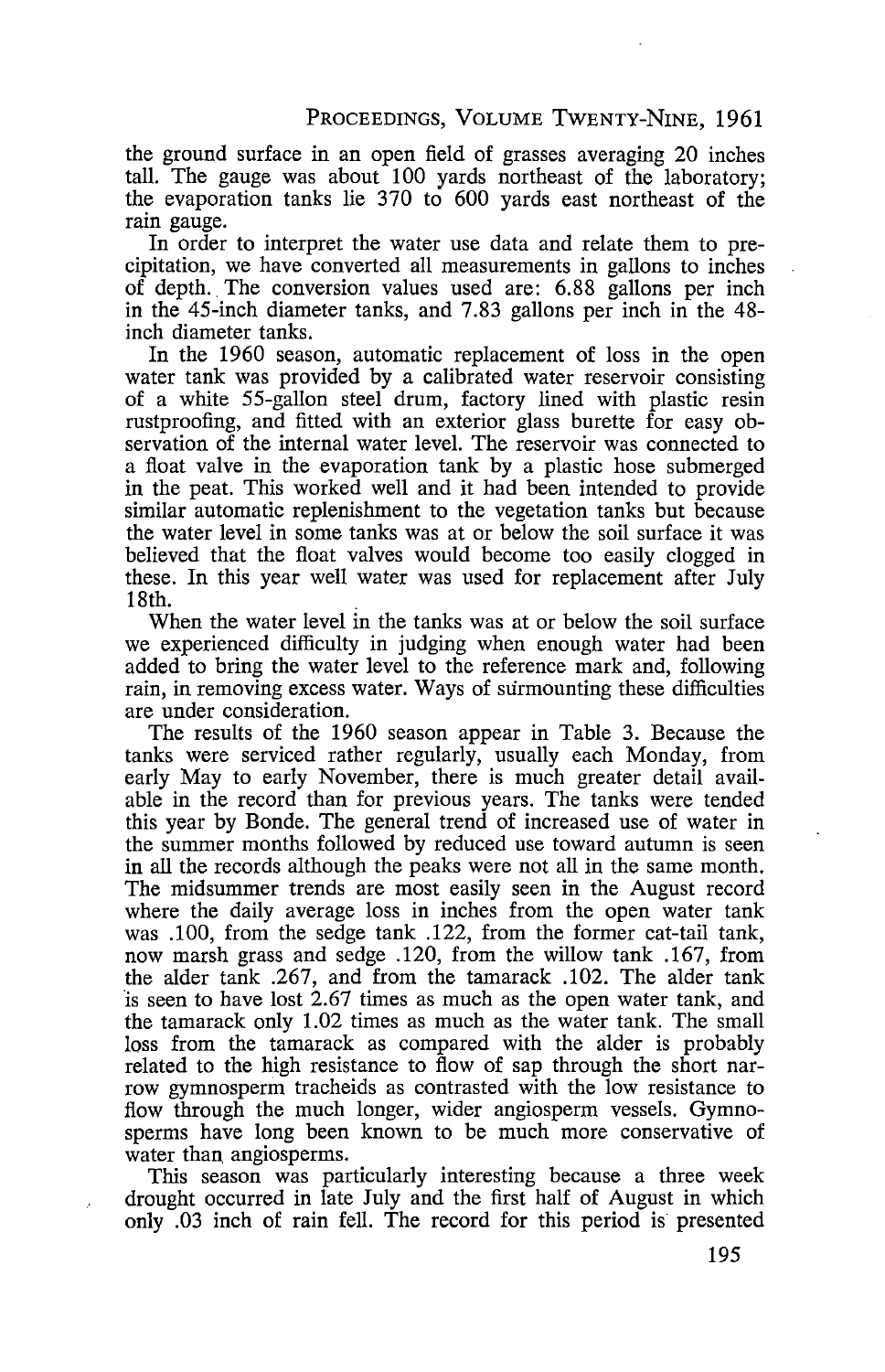in Table 4 so that evapotranspiration differences essentially unaffected by precipitation can be appraised. The most extreme differences occurred in the first week of the drought in which, as compared with the open water tank, the sedge tank vaporized almost 3 times as much, the former cat-tail about twice, the willow about 2.5 times, the alder 5 times, and the tamarack about 1.5 times.

For the whole drought period these relatons were approximately 1.6 for the sedge, 1.3 for the former cat-tail, 1.9 for the willow, 2.9 for the alder, and 0.9 for the tamarack.

The greater loss of water from the vegetated tanks as compared with the open water tanks is all the more notable in view of the reduction in wind velocity and increase in humidity that we could feel as we walked from the position of the open water tank to the vicinity of the alder and tamarack on hot calm days.

In the summer of 1961, following the oral presentation of this paper, evaporimeter stations were established by Ives, Bonde, and Sanger within 15 feet of the center of three of the tanks: the open

TABLE 3. Average daily and total seasonal water use in inches, May 2 to Nov. 8, 1960. Use in the full leaf period is presented separately at the right. Values include manual additions and precipitation minus removals.

|                                                              |                                  | Average Daily Losses in Inches |                              |                                  |                               |                               |                              |                                  |                                     |
|--------------------------------------------------------------|----------------------------------|--------------------------------|------------------------------|----------------------------------|-------------------------------|-------------------------------|------------------------------|----------------------------------|-------------------------------------|
| Periods                                                      | May<br>/2-5/31<br>$\overline{a}$ | $\frac{J$ une<br>6/1-6/28      | July<br>6/29-7/26            | Aug.<br>/27-8/30<br>$\mathbf{r}$ | Sept.<br>/31-9/26<br>$\infty$ | $\frac{Oct.}{/27-10/31}$<br>െ | $\frac{Nov.}{11/1-11/8}$     | Total<br>Season<br>$5/2 - 11/8$  | Full Leaf<br>Period<br>$6/1 - 10/3$ |
| Open water<br>Sedge<br>Formerly Cat-tail,<br>now marsh grass | .072<br>.098<br>.083             | .121<br>.132<br>.155           | .137<br>.155<br>.129         | .100<br>.112<br>.120             | .081<br>.068<br>.065          | .058<br>.042<br>.046          | .012<br>.012<br>.012         | 17.21<br>18.22<br>18.08          | 13.46<br>14.22<br>14.36             |
| and sedge<br>Willow<br>Alder<br>Tamarack<br>Rainfall         | .105<br>.103<br>.094<br>. 142    | .168<br>.203<br>.148<br>.153   | .153<br>.251<br>.135<br>.062 | .167<br>.267<br>.102<br>.131     | .099<br>.149<br>.076<br>.115  | .040<br>.049<br>.029<br>.023  | .013<br>.021<br>.013<br>.021 | 22.03<br>30.98<br>17.33<br>18.74 | 18.05<br>26.81<br>13.92<br>13.86    |

| TABLE 4. Total water use in inches, for the 21-day drought, July 25 to August 15, 1960. |  |  |  |  |  |  |  |                                                                          |  |  |  |  |  |
|-----------------------------------------------------------------------------------------|--|--|--|--|--|--|--|--------------------------------------------------------------------------|--|--|--|--|--|
|                                                                                         |  |  |  |  |  |  |  | Values include manual additions and the 0.03 inch precipitation measured |  |  |  |  |  |
| in a nearby rain gauge.                                                                 |  |  |  |  |  |  |  |                                                                          |  |  |  |  |  |

| Dates                                             | July<br>25 | August | 8    | 15   | Three-week<br>Totals | Daily<br>Means | Percent<br>of Open<br>Water<br>Tank |
|---------------------------------------------------|------------|--------|------|------|----------------------|----------------|-------------------------------------|
| Open water                                        |            | 0.45   | 0.89 | 1.02 | 2.36                 | 0.112          | 100%                                |
| Sedge                                             |            | 1.32   | 1.18 | 1.61 | 3.66                 | 0.174          | 156%                                |
| Formerly Cat-tail<br>now marsh grass<br>and sedge |            | 0.95   | 1.04 | 1.16 | 3.15                 | 0.150          | 134%                                |
| Willow                                            |            | 1.16   | 1.42 | 1.15 | 3.73                 | 0.178          | 159%                                |
| Alder                                             |            | 2.24   | 2.32 | 2.23 | 6.79                 | 0.323          | 288%                                |
| Tamarack                                          |            | 0.65   | 0.66 | 0.89 | 2.20                 | 0.105          | 93%                                 |
| Rainfall                                          |            | 0.01   | 0.02 | 0    | 0.03                 | 0.0014         |                                     |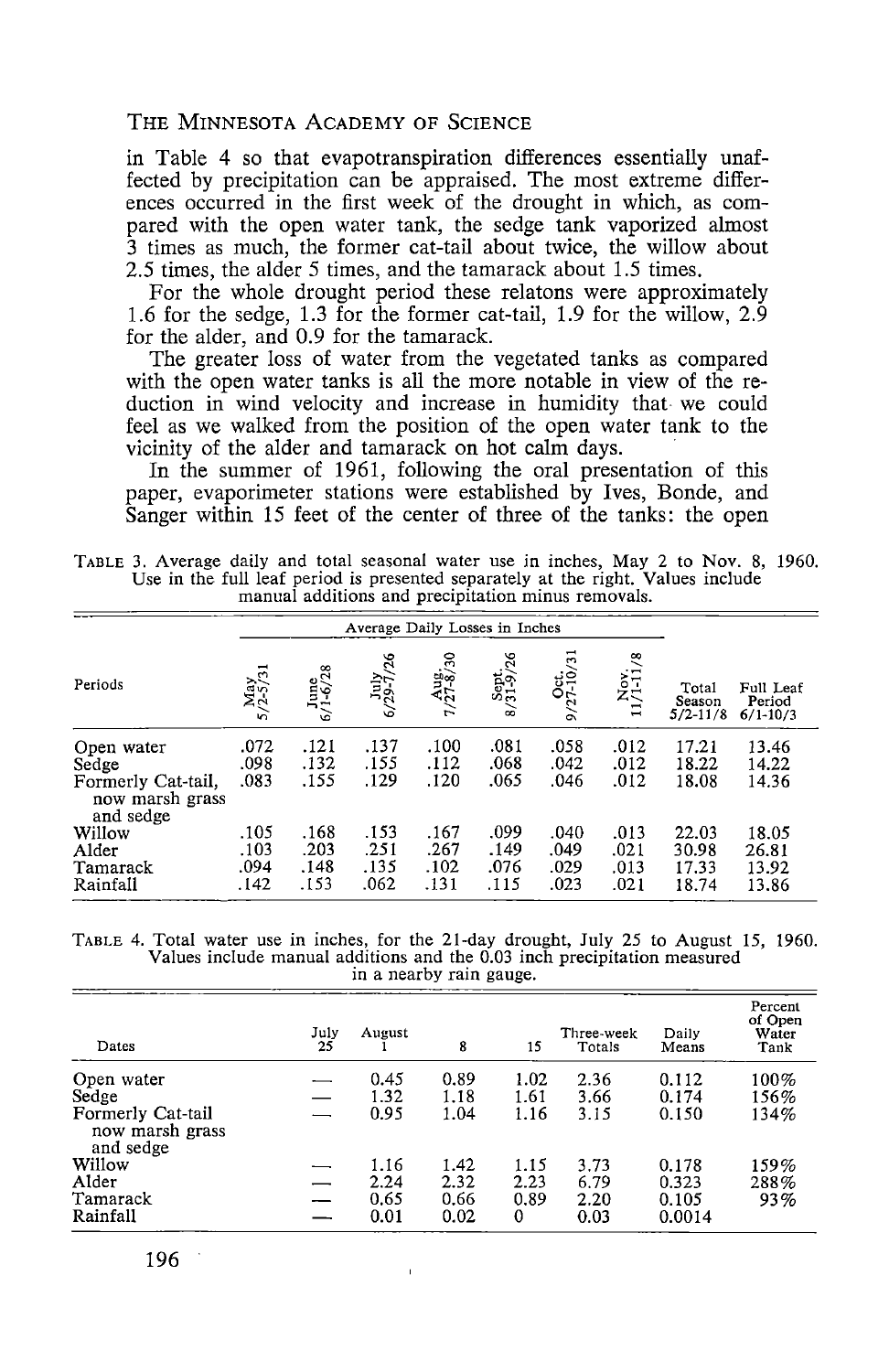#### PROCEEDINGS, VOLUME TwENTY-NINE, 1961

water, the willow, and the alder, in order to find out more accurately how much the degree of atmospheric thirst diminished in the transition from marsh to swamp. The instruments used were calibrated Livingston black porous porcelain spherical atometers (Livingston 1935), which integrate the influence of wind, vapor pressure deficit and sunshine on evaporation. They were supported in a vertical series of three at each station, at about 8 inches, 60 inches, and 114 inches above the water or muck surface. Though the data' are rather fragmentary, they show that the amount of distilled water vaporized from the middle instrument at the five foot level is very nearly equal to the average values for all three levels. For the 35 days of observation in six intervals between July 6 and Sept. 19, the average daily vaporized water losses from these middle height instruments averaged 35 g at the open water tank, 33 g at the willow tank, and  $\tilde{22}$  g at the alder tank. For the last 12 day period of operation, Sept. 7 to 19, the only days when the record is complete, average daily water losses from instruments at the open water tank were: upper 30.5 g, middle 28.8 g, and bottom 22.9 g. Considering each of these as 100% for their respective levels, atmometer losses at the willow were  $104\%$ ,  $96\%$ ,  $78\%$ , and at the alder were 59%, 52%, and 44%. Thus it is seen that evaporativity values declined markedly from the open water site eastward toward the alder site, especially at the middle and lower heights above the substratum where the vaporizing surfaces in the evapotranspirimeter tanks are located. Thus the high rate of loss of water from the alder tank in spite of evaporativity pressures only 59% to 44% as large emphasizes the potentially greater use of water by alder swamp vegetation.

Although the alder vegetation seems extraordinarily extravagant of water, it is still very important in the economy of nature because these shrubs fix atmospheric nitrogen in nodules on their roots so that their leaves can be as high in nitrogenous substances as are the leaves of alfalfa; about 3% of their dry weight is nitrogen. Thus there accumulates in the soil beneath the alders, a large reservoir of fixed nitrogen available for use by the trees which will form the later forest stages in the swamp succession (Lawrence 1958).

The greater use of soil water by living plants than by open water surfaces is well known to ecologists and hydrologists, but to few other people. One often hears conservationists discussing vegetation, and particularly forests, as conservers of moisture. But it has been shown that the plant cover does vaporize even more water than does an open pond because of increased surface area and increased absorption of solar energy as compared with flat open water. Although the general public is not yet concerned about water shortages in Minnesota, the time may not be far off when our state will be conserving its water resources much more carefully. When that day comes, we shall need to consider the relative water use of various kinds of vegetation.